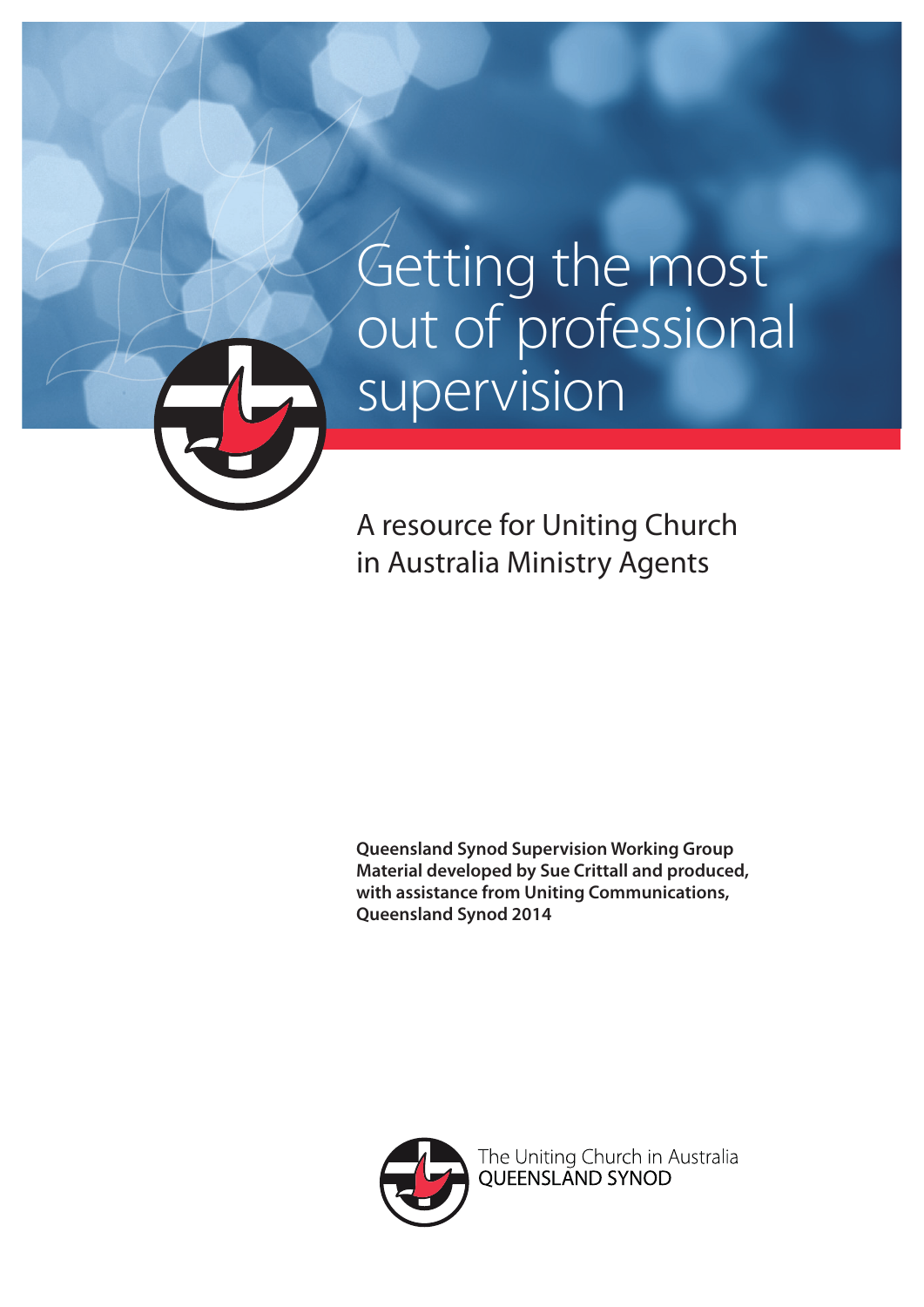A resource for Uniting Church in Australia Ministry Agents

### Contents

| A word of encouragement                                           | 2  |
|-------------------------------------------------------------------|----|
| Part 1: Introducing professional supervision                      | 3  |
| Part 2: Theological reflection                                    | 4  |
| Part 3: The focus of professional supervision                     | 5  |
| Part 4: Good practice professional supervision                    | 7  |
| Part 5: Planning to meet                                          | 9  |
| Part 6: First meeting                                             | 10 |
| Part 7: Reflecting on your experience of professional supervision | 11 |
| A Final word                                                      | 11 |
| APPENDIX 1: Some definitions                                      | 12 |
| APPENDIX 2: Sections of the code of ethics                        | 13 |
| APPENDIX 3: MEC Supervision covenant                              | 14 |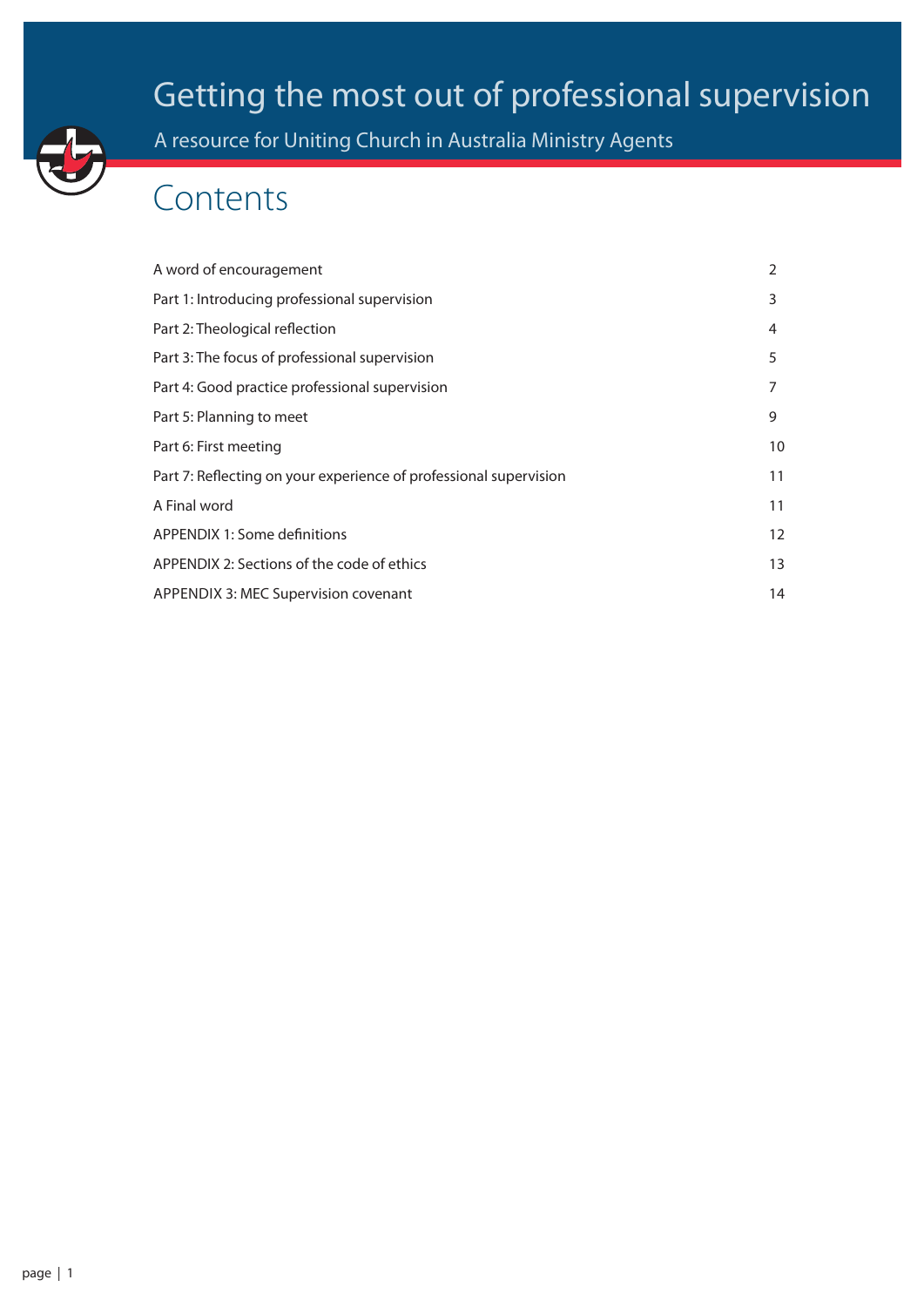

A resource for Uniting Church in Australia Ministry Agents

### A word of encouragement

The Uniting Church recognises the importance of ministry agents receiving regular professional supervision. In the Code of Ethics and Ministry Practice, professional supervision is explained as 'a relationship that Ministers have with another professional whereby they are assisted to maintain the boundaries of the pastoral relationship and the quality of ministry'<sup>1</sup>.

Professional supervision is an intentional resource for ministry. It is a space, time, activity and opportunity where, in the context of a supportive relationship. ministers are enabled to reflect on and learn from their ministry and ministry experiences. Professional supervision recognises the accountability of ministry agents as outlined in the regulations<sup>2</sup>.

In professional supervision the supervisee (you) and the supervisor meet to focus on you and your ministry. The professional supervisor is there to support you. It takes time to learn to 'be a supervisee' – to understand the parts that make up professional supervision. Some of those parts are

- the purpose of supervision
- the supervision relationship
- roles and responsibilities of the supervisee
- roles and responsibilities of the supervisor
- process of supervision
- the focus for supervision
- the skills needed by the supervisor
- feedback, review and evaluation

While some ministry agents have experience participating in and receiving professional supervision, it is unfamiliar to others, and they are not sure what it involves, or how it could be a resource for their ministry. It can be helpful to have a conversation with a colleague or the Presbytery Minister about what to expect from professional supervision and how to get started. Your presbytery may have some guidelines for supervision as well as a list of names of potential supervisors.

If you have never experienced professional supervision there may be a number of issues you are considering. Issues such as:

- What is the purpose of professional supervision?
- If I have a spiritual director/mentor do I also need a professional supervisor?
- How does professional supervision differ from spiritual direction and mentoring?
- How might professional supervision enhance my ministry?
- How does a professional supervision arrangement get started?
- How do I find out the names of potential supervisors?
- How do I contact a potential professional supervisor?
- What information do I need before contacting a potential supervisor?

1 UCA Code of Ethics and Ministry Practice effective 1 January 2010 section 3.9c 2 UCA Regulations 2012 edition

- What needs to be discussed at a first meeting?
- How would I recognise good practice professional supervision?
- What can I expect from the supervisor?
- What might the supervisor expect from me?
- What actually happens in professional supervision?
- Is it confidential? Are there any limitations of confidentiality?
- Can supervision work over skype or the telephone?
- Can I stop the supervision if I don't think it is working and how would I do that?
- Do I need to contact Presbytery if I engage a professional supervisor?
- Is there any other information Presbytery needs to be informed about?

The purpose of this resource is to assist ministry agents to get the most out of professional supervision. It is to be used in conjunction with the UCA Ministerial Education Commission (MEC) document Professional supervision: *A process of Reflection on Ministry Experience* <sup>3</sup> . It is designed as a workbook, and explores various aspects of professional supervision, providing space for thoughts, comments and reflections.

It is suitable for ministry agents who are both familiar and unfamiliar with professional supervision. Depending on your knowledge or experience you may want to work through the whole resource or alternatively only explore some parts.

It is divided into sections and includes reference to supervision resources for those who want to explore a topic further, and some appendices.

<sup>3</sup> UCA MEC 2011 Professional Supervision: A process of Reflection on Ministry experience. For a copy of the document go the UCA Assembly web site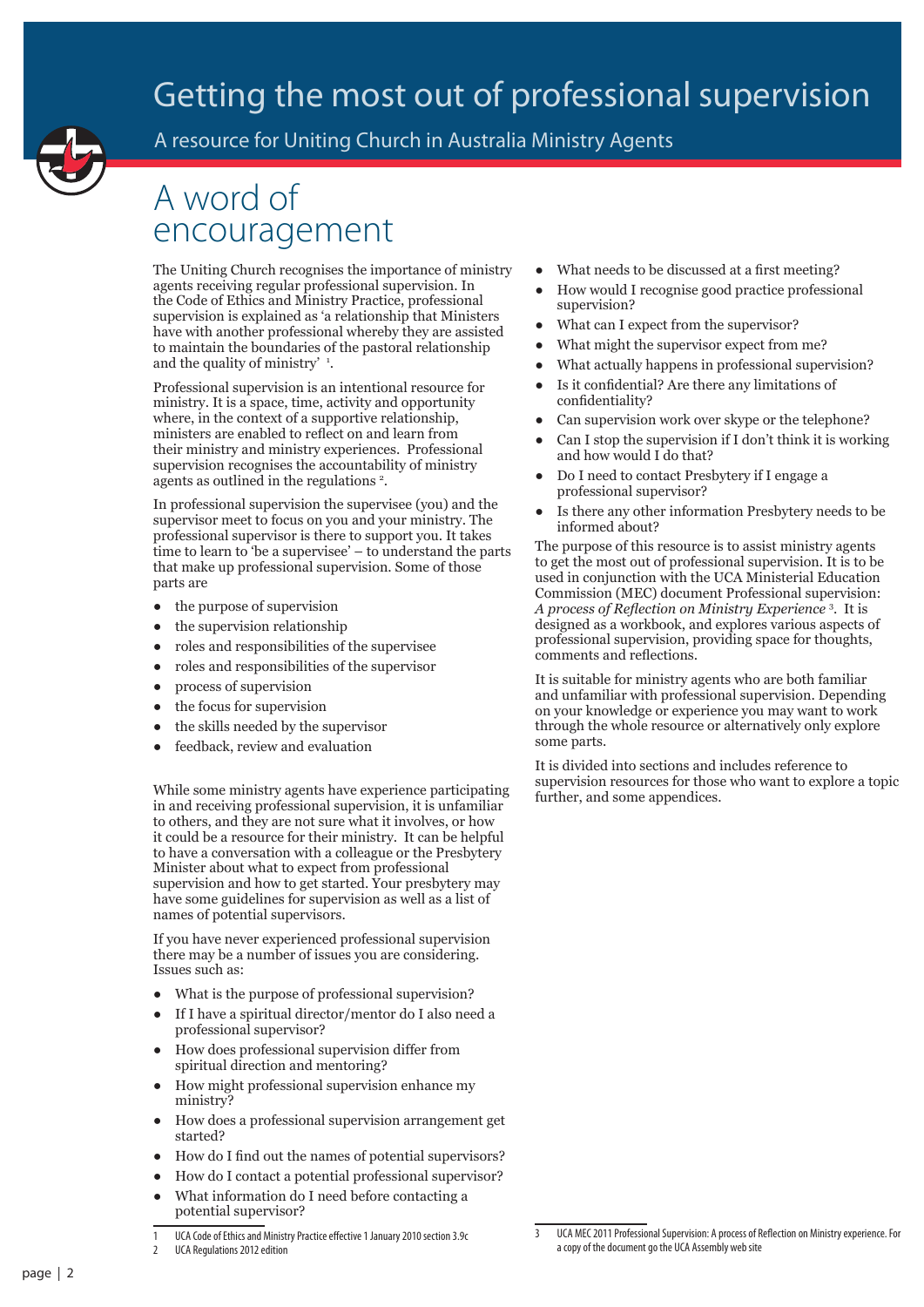

### A resource for Uniting Church in Australia Ministry Agents

### Part 1: Introducing professional supervision

Getting started in professional supervision is not always easy, and it can be overwhelming at first. Your first contact with a potential professional supervisor may be prompted by a number of reasons, including a crisis (personal, family, ministry), becoming a ministry candidate, being recently ordained/commissioned, starting a first placement, a change of placement, ministry requirement, need for support, information … etc.

Professional supervision is a specialist area of supervision practice 4 . Most people have some experience of being supervised. You might have experienced

- management supervision (where you had an employer to whom you were accountable):
- student supervision (when you were in College or University studying and involved in field placement)
- peer supervision (where you met with one or more colleagues to share about ministry),
- group/team supervision (with a group of colleagues working in the same organization/placement),
- professional supervision (working with a professional to focus on you and your ministry)

### **Take time to remind yourself of your experiences of supervision**

What supervision have you experienced?

Who was the supervisor?

How did supervision support you and help you reflect, learn and grow?

Different people learn differently, and it is important that you are able to help the supervisor understand how you learn so you can get the most out of professional supervision. People learn in various ways such as on their own, with others, using diagrams, symbols, journaling, reading theory, seeing how individual parts connect, holding the parts as a whole, by sound, movement and touch….etc. Cultural background also influences how people learn and how they might engage in professional supervision.

Honey and Mumford<sup>5</sup> refer to the four learning styles below:

- Activist hands on
- Reflectors stand back
- Theorists convince me
- Pragmatists show me

What is your learning style?

How do you learn best?

How can you encourage a supervisor to provide support that maximises your learning outcomes?

What might a supervisor need to know and understand about you and your cultural background so that the professional supervision is appropriate and effective?

<sup>4</sup> Appendix 1 has some definitions of the different types of supervision, and also looks at how professional supervision differs from spiritual direction, mentoring and coaching.

<sup>5</sup> Honey and Mumford 1989 Capitalizing on your Learning Style 2nded Organization Design and Development, USA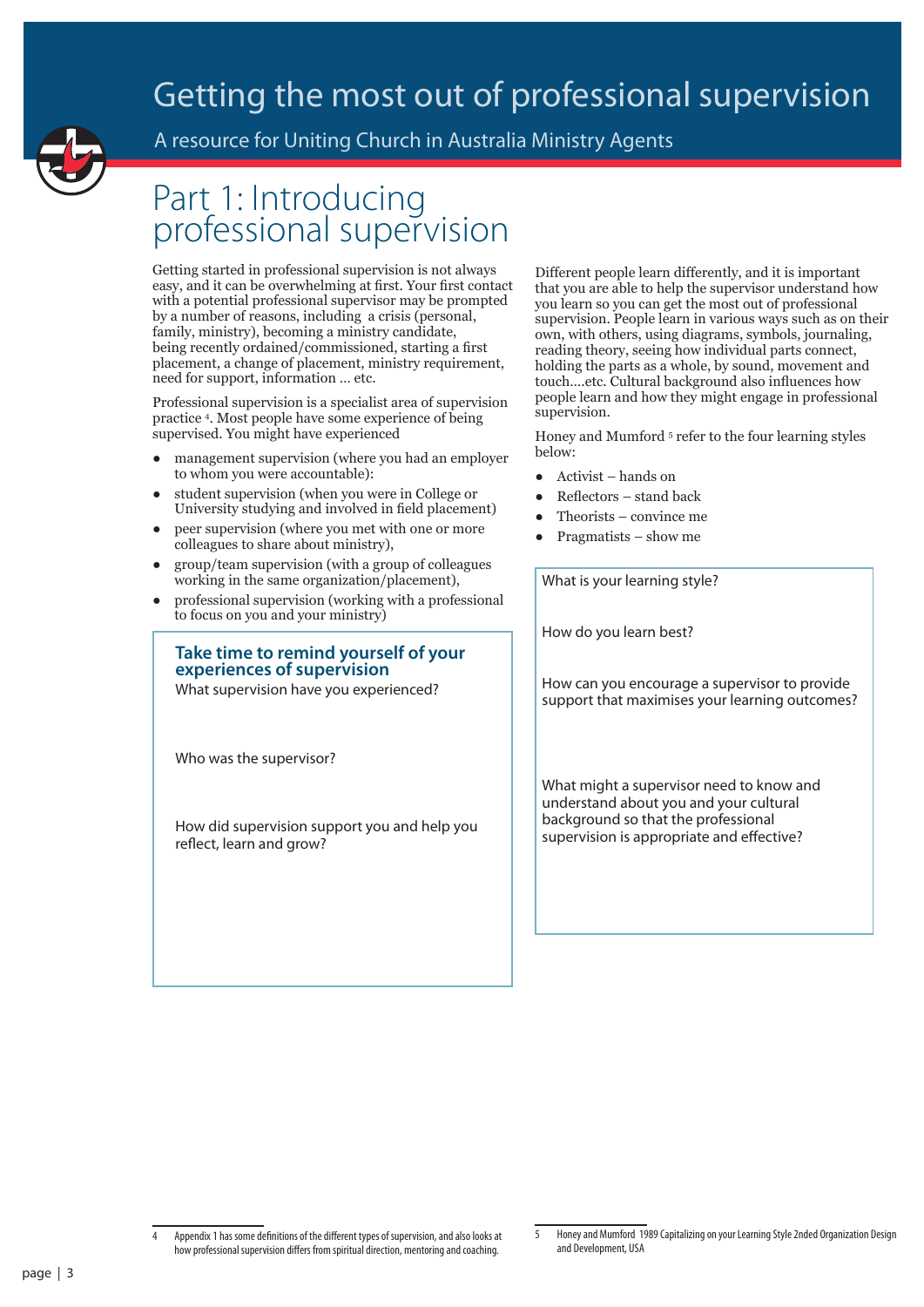

A resource for Uniting Church in Australia Ministry Agents

### Part 2: Theological reflection

As people seek to learn from their life experiences they reflect. Reflection can occur

- Prior to an event (in the planning that takes place) – reflection for action
- During an event (when things are unfolding/don't go as planned) – reflection in action
- After an event (looking back at what happened) – reflection after action
- Reflection on the process of reflection – reflexivity <sup>6</sup>

Reflection has been defined as an 'exercise to facilitate deep thought about the situations in which one is engaged'7 . For the people of God reflection will also facilitate deep thought about the situations in which one is engaged alongside the faith in which one believes. This reflection is theological reflection.

Theological reflection

- Is a tool for our formation and the formation of others
- Invites us to stand before our experience and be open to what may or may not be revealed 8
- Is a process that integrates life and faith
- Includes reference <sup>9</sup> to experience (yours and others), culture (yours, others), context, scripture, tradition, thinking (reason)
- Moves us from experience to reflection and action

Reflecting theologically is part of what happens in professional supervision. Sharing with the professional supervisor the process you use to reflect theologically, will assist the supervisor to work well with you in professional supervision.

#### **Think of a recent time when you reflected theologically on a situation.**

What process did you use to reflect theologically?

Here are the outlines of two models of theological reflection. Consider how your process of theological reflection resonates with or differs from the process of these authors.

| <b>Whitehead and</b><br>Whitehead                                                                             | Killen and de Beer 11                                                                               |  |
|---------------------------------------------------------------------------------------------------------------|-----------------------------------------------------------------------------------------------------|--|
| <b>MODEL: 3 sources</b>                                                                                       | <b>MOVEMENT:</b>                                                                                    |  |
| (conversation partners) of<br>theological reflection for<br>ministry                                          | When we enter our<br>experience, we encounter<br>our feelings                                       |  |
| Tradition: scripture and<br>history of the church                                                             | When we pay attention to<br>those feelings, images arise                                            |  |
| Experience: personal of the<br>minister and collective of<br>the community                                    | Considering and<br>questioning those images<br>may spark insight                                    |  |
| Culture: biases which<br>contribute explicitly and<br>implicitly to any theological<br>reflection in ministry | Insight leads, if we are<br>willing and ready, to action                                            |  |
| METHOD:                                                                                                       | <b>FRAMEWORK:</b>                                                                                   |  |
| Attend: awareness and<br>listening                                                                            | Focus: on some aspect of<br>the experience                                                          |  |
| Assert: challenge and<br>confirmation<br>Decide: problem analysis<br>and conflict resolution                  | Describe: that experience<br>to identify the heart of the                                           |  |
|                                                                                                               | matter                                                                                              |  |
|                                                                                                               | Explore: the heart of the<br>matter in conversation<br>with the wisdom of the<br>Christian heritage |  |
|                                                                                                               | Identify: from this<br>conversation new truths<br>and meanings for living                           |  |
|                                                                                                               |                                                                                                     |  |

How will you share the process you use to reflect theologically with a professional supervisor?

7 Leach and Paterson 2010 Pastoral supervision SCM Press, UK p201

<sup>6</sup> Schon 1987 Educating the reflective practitioner Jossey-Bass, San Francisco

<sup>8</sup> Dickey 2006 What is theological reflection? Internet article – extract from Andover Newton Theological School, Theological Reflection Handbook

<sup>9</sup> Sometimes known as 'conversation partners' – Whitehead and Whitehead1980 Method in ministry: theological reflection and Christian ministry Harper, San Francisco

<sup>10</sup> Whitehead and Whitehead 1980 Method in ministry: theological reflection and Christian ministry Harper, San Francisco

<sup>11</sup> Killen and de Beer 1999 The art of theological reflection Crossroad, New York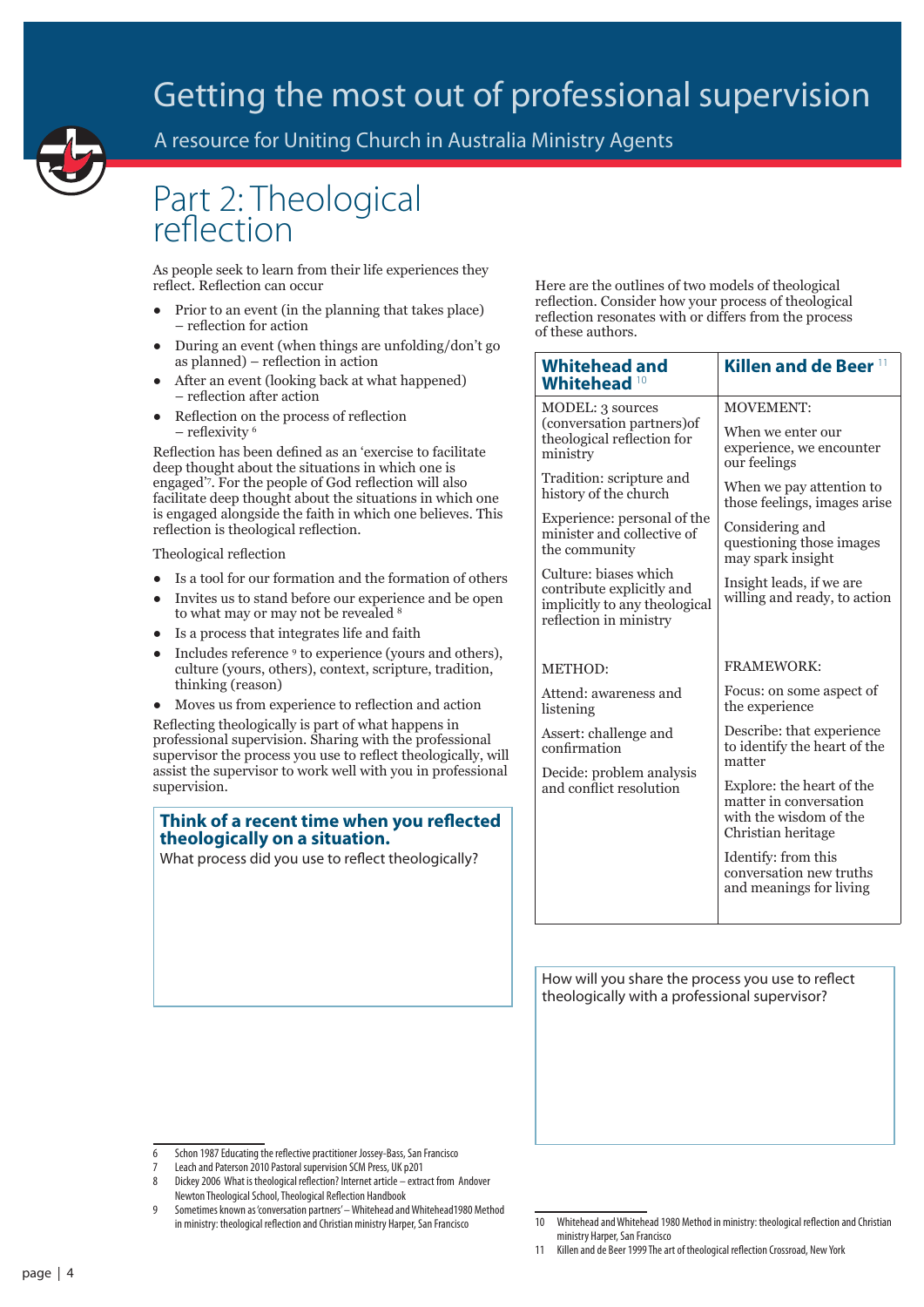

A resource for Uniting Church in Australia Ministry Agents

### Part 3: The focus of professional supervision

The UCA Code of Ethics and Ministry Practice highlights a number of areas of ministry experience that a minister might explore in professional supervision (see Appendix 2).

The process model of supervision refers to the '7 eyed supervisor' as a tool for identifying the different areas to be focused on in professional supervision <sup>12</sup>.

Different sessions of supervision will explore different 'eyes', but across time you would expect all 'eyes' to be explored.

If only one 'eye' is explored, then the supervision may be too narrow.

If any 'eyes' are never explored, then the focus of supervision may not be broad enough.

Here is a diagram of the '7 eyes' with the accompanying explanation of the focus that is each 'eye'.



- 1. The people you work with
- 2. The way you work (interventions/strategies)
- 3. The relationships you develop
- 4. You the supervisee
- 5. Relationship between supervisee and the supervisor
- 6. The supervisor
- 7. The wider context

Here the diagram is explained more fully with some examples from the UCA context.

**1. The people you are working with and in what contexts:** e.g. individual people with whom you are in pastoral relationship, people with whom you are in particular relationship, people with whom you are in collegial relationship, congregation overall, congregation members, church council members, small group members, teams, agencies, institutions, organizations, organizational management,

community members and context, Assembly, Presbytery, Synod, Commissions, Boards, Committees, Councils….

- **2. The way you exercise ministry with people and seek to address issues** e.g. what you do, how you do it, quality of ministry, strategies and interventions, planning, activities, pastoral care, situations of conflict, pastoral issues of concern, critical incidents, professionalism, cultural awareness and sensitivity, reflection on ministry experiences, boundaries <sup>13</sup>, multiple roles, conflicts of interest, unconscious processes 14, learning about and from ministry, identifying competence and areas for growth , skill development, keeping records….
- **3. The relationships that you seek to develop with the people you work with** e.g. with individuals, families, groups, teams, colleagues, communities, agencies….
- **4. You** e.g. personal health and well -being, self-care, personal identity and ministry identity, relationship with God, family, fitness for ministry, referral to other professionals , taking time off, how you are growing and developing in ministry and as a minister, CEM, discernment of placement directions, placement transition, retirement transition, particular relationships, supervision needs and reflections on your thoughts, feelings and experience of the supervisor….
- **5. The relationship between you and the supervisor** e.g. reflecting on the supervision arrangement and relationship, process of supervision, ethical supervision, review, feedback evaluation, checking the effectiveness of the supervision, checking the breadth of focus of the supervision, renegotiating how you are working together and what topics you might explore, ending the supervision.…
- **6. The supervisor** e.g. how they work as a supervisor, their style of supervision, their thoughts and feelings about working with you, how they are developing their capacity to work effectively with you, their supervision learning needs….
- **7. Wider context of ministry** e.g. Assembly, Synod, Presbytery, Boards, Commissions, committees and councils of the church, the polity of the UCA, institutions, agencies, ecumenical community, general community, statutory organizations, working within the foundational documents of the church (Basis of Union, Constitution, Regulations), code of ethics, policies and procedures (e.g. child safe church), social media and technology, compliance issues around government regulators….

<sup>12</sup> Hawkins and Shohet 1989 Supervision in the helping professions Open University Press, Buckingham

<sup>13</sup> Reamer 2012 Boundary issues and dual relationships in the human services Columbia University Press, New York

<sup>14</sup> Unconscious processes is a term used to describe what is happening when we unknowing relate to others or respond in situations out of other relationships, situations or experiences (or others unknowingly relate or respond to us out of their previous experiences etc).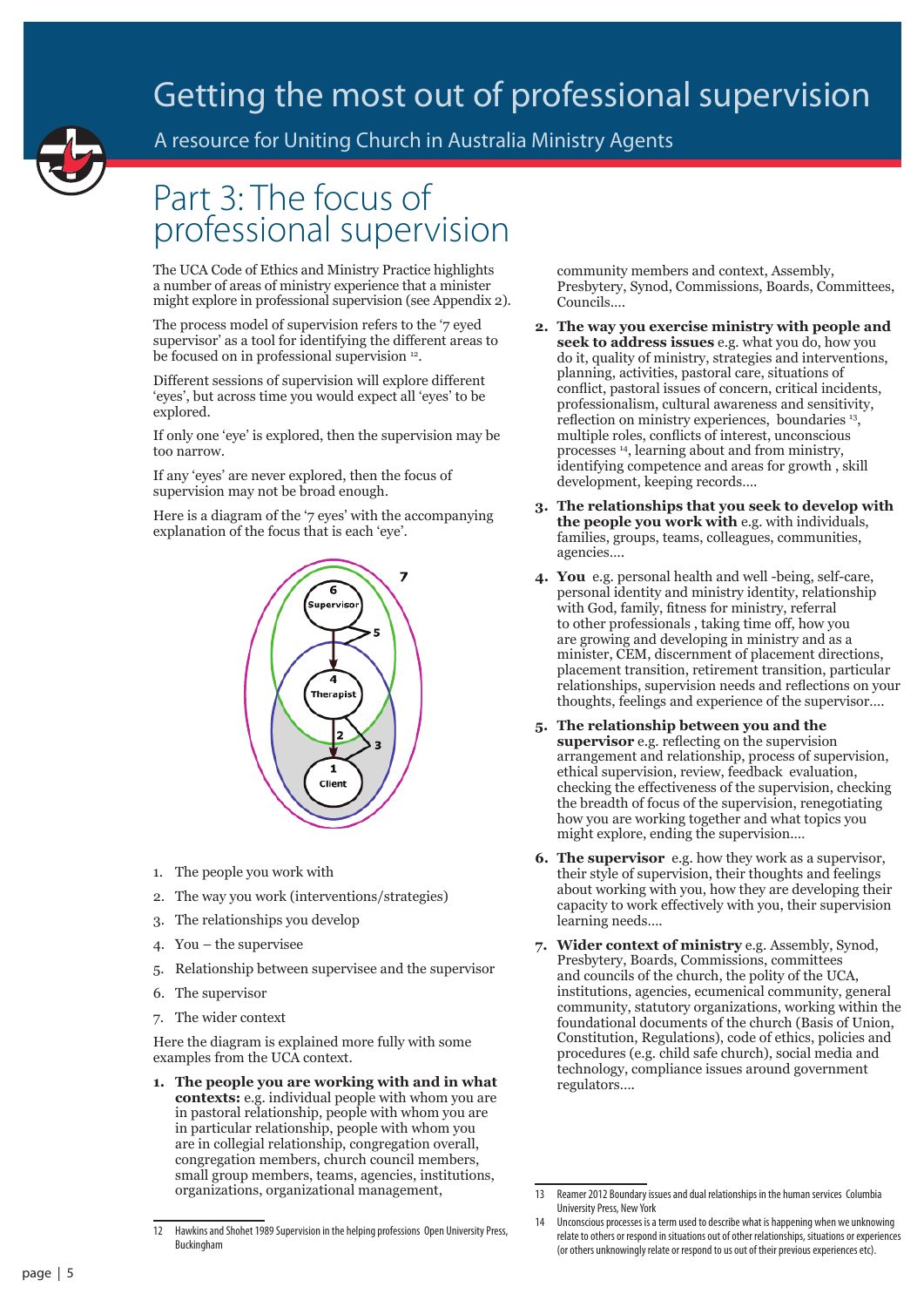

### A resource for Uniting Church in Australia Ministry Agents

Consider the various headings of the '7 eyed supervisor'. What might you want to explore in professional supervision?



- 1. The people you are working with and in what contexts
- 2. The way you exercise ministry with people and seek to address issues
- 3. The relationships you seek to develop with the people you work with
- 4. You the supervisee
- 5. The relationship between you and the supervisor
- 6. The supervisor
- 7. Wider context of ministry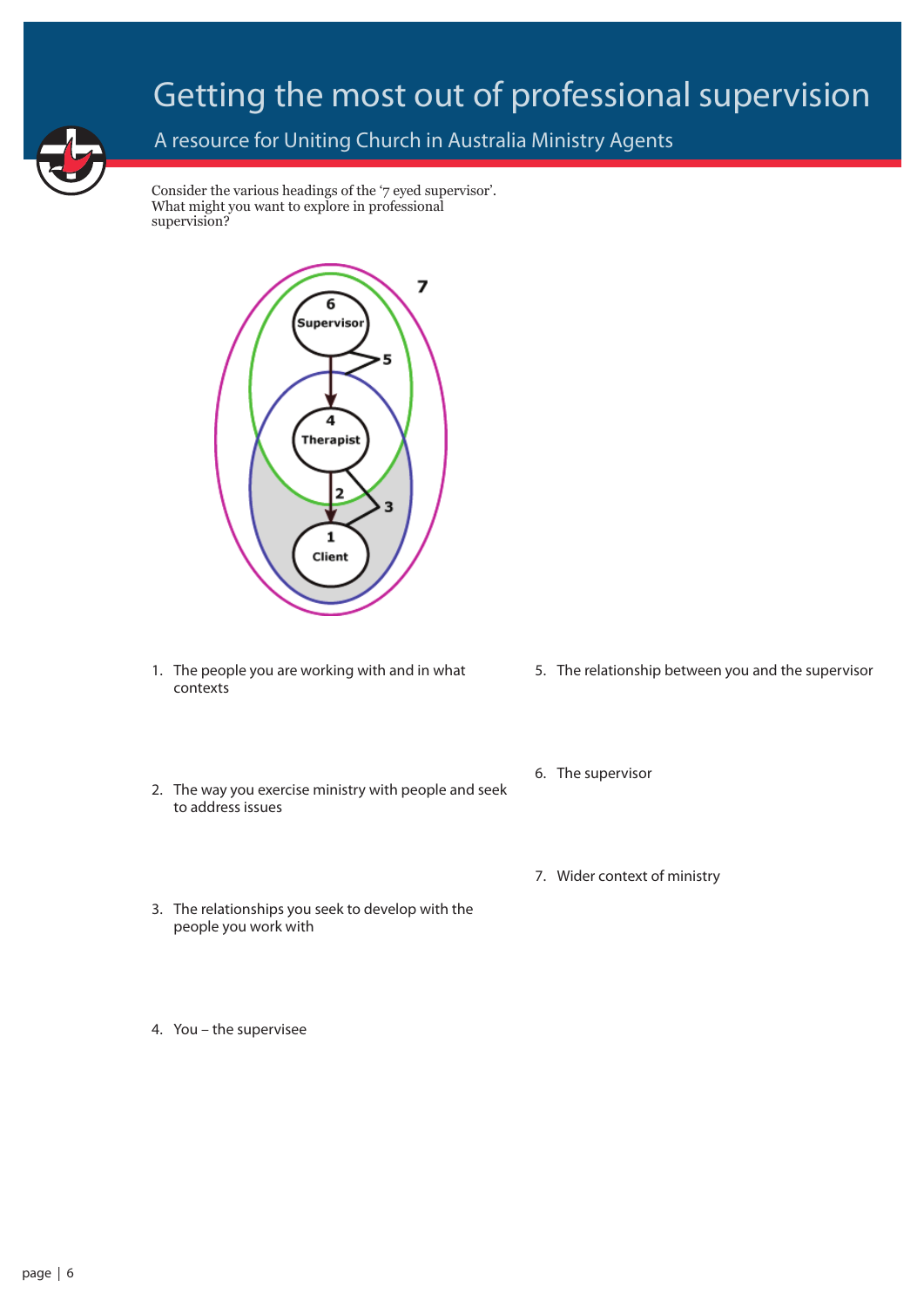

### A resource for Uniting Church in Australia Ministry Agents

### Part 4: Good practice professional supervision

It is essential that ministry agents receive professional supervision that is effective and appropriate. The supervisee needs 'supervisee glasses' <sup>15</sup> to enable them to recognise good practice 16 professional supervision.



Pull glasses apart and you see the different parts that make the whole: frame, hinges and 2 lenses.

'Supervisee glasses' would involve

### **Frame:**  purpose of supervision

#### **Hinges:**

supervision relationship

#### **Lens 1:**

expectations and process

#### **Lens 2:**

#### focus and skills

Here the parts of the 'supervisee glasses' are expanded to give you as the supervisee some suggestions of what to look for in good practice professional supervision.



Purpose (frame) Professional supervision

- assists the ministry agent to maintain the boundaries of the pastoral relationship and the quality of their ministry<sup>17</sup>
- supports and resources the ministry agent to reflect on, learn from and grow in their ministry 18
- provides an intentional reflective space where a ministry agent can safely express, explore and discuss their experience of ministry and ministry concerns
- provides an opportunity for ministry agents to critique and reflect on the effectiveness of their ministry
- is for the benefit of the ministry agent and their ministry
- assists the ministry agent to serve faithfully and effectively

17 UCA Code of Ethics and Ministry Practice effective date 1 January 2010



### Relationship (hinges)

The professional supervision relationship is intentional and collaborative

The professional supervision relationship is

- supportive
- safe
- confidential (with limitations of confidentiality identified and acknowledged)
- trustworthy
- transparent
- open
- honest
- respectful
- non-judgemental
- honouring of ministry
- ethical<sup>19</sup>



#### Expectations and process (lens1) Expectations

Professional supervision

- includes a written supervision covenant/contract/ agreement<sup>20</sup>
- is a regular commitment
- takes place in an environment that is conducive to learning
- supports and resources the ministry agent and their ministry

The professional supervisor and the supervisee are both committed to

- fulfil the purpose of professional supervision
- prepare
- plan
- participate
- dialogue
- engage

<sup>15</sup> 'supervisee glasses' is a concept developed by Sue Crittall

<sup>16</sup> Hawkins and Shohet 1989 Supervision in the helping professions Open University Press, Buckingham refer to the 'good enough supervisor'

<sup>18</sup> UCA MEC 2011 Professional Supervision: A process of Reflection on Ministry Experience

Reamer 2012 Boundary issues and dual relationships in the human services Columbia University Press, New York; Tsui 2005 Social work supervision Sage Publications, London

<sup>20</sup> Appendix 3 is the supervision covenant sheet from the UCA MEC professional supervision document. It would be usual for a supervisor and supervisee to have a written covenant/ contract/agreement which covers some of the detail of professional supervision such as those issues outlined in the check list of part 6 of this resource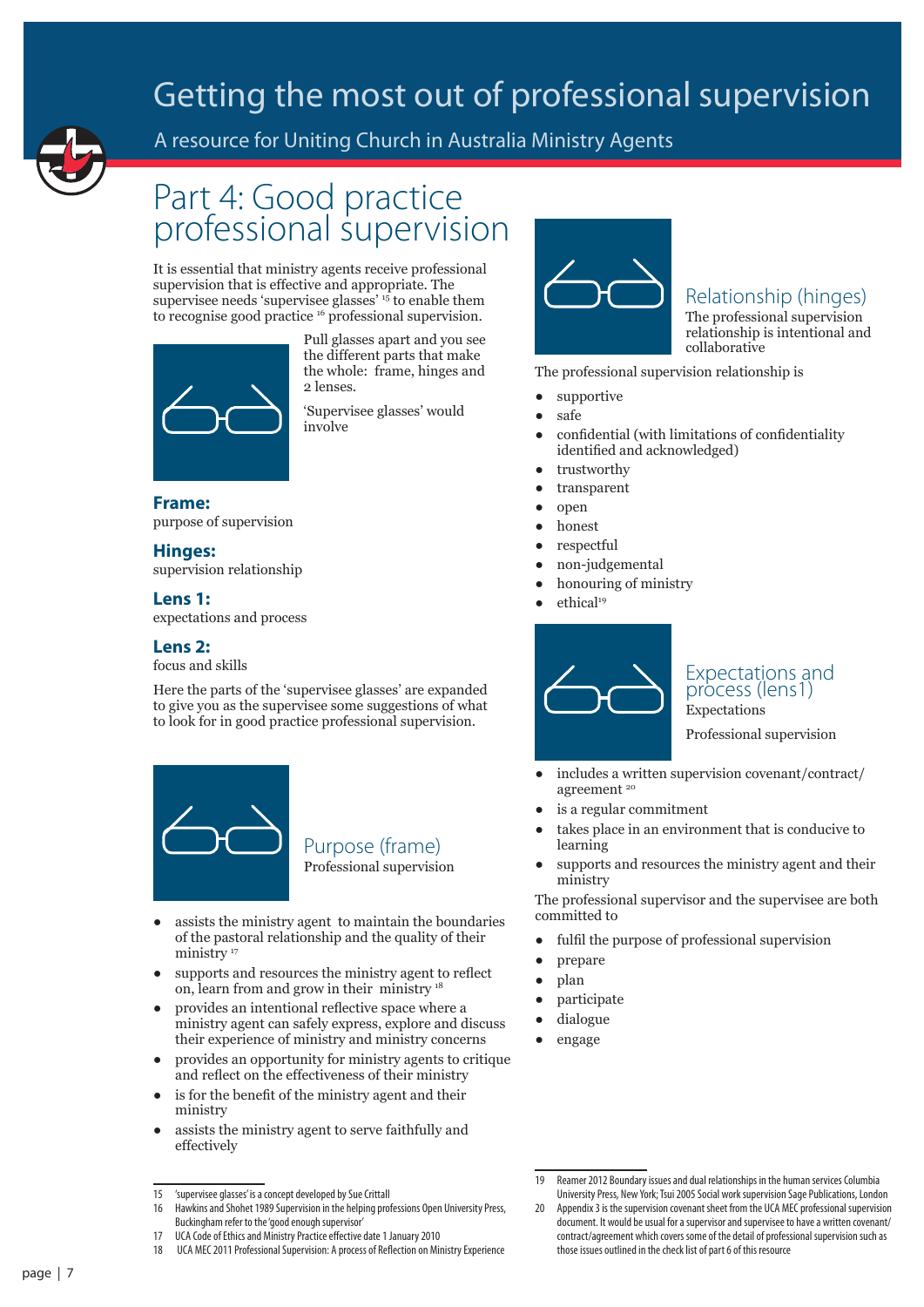

### A resource for Uniting Church in Australia Ministry Agents

- $\bullet$  follow up from sessions  $21$
- review
- ask for, give, receive, accept and act on feedback <sup>22</sup>
- evaluate
- learn and change

#### **Process**

The process of professional supervision is

- supportive but not overly therapeutic<sup>23</sup>
- flexible rather than constrictive
- active but not too directive
- planned and focused rather than a 'friendly chat'
- negotiated rather than determined
- affirming but also challenging
- nurturing but not creating dependency
- culturally aware, sensitive and appropriate
- transformative <sup>24</sup>
- creative <sup>25</sup>
- a good use of time
- $\bullet$  help express feelings  $^{27}$
- help release emotions <sup>28</sup>
- raise awareness
- critically reflect
- understand
- learn and change

The professional supervisor will

- $\bullet$  be committed<sup>29</sup> to and available for the supervisee
- be present, attuned and responsive to the supervisee<sup>30</sup>
- work with the individual supervisee, adjusting their practice of professional supervision to the learning style needs of the supervisee
- honour and respect the ministry agent and their ministry
- support and encourage the ministry agent when appropriate to take ministry concerns to the presbytery minister or other appropriate council or officer of the church

**Using the 'supervisee glasses'** 

- encourage the supervisee to reflect theologically
- learn and grow as a professional supervisor

**think about** What you will be looking for in good practice



### Focus and skills (lens 2) **Focus**

Professional supervision will have a broad focus – where all '7 eyes' are explored (though not all 'eyes' in each session)

The agenda will be negotiated at the start of each session

The supervisee and the professional supervisor will both contribute to planning the agenda (but it is the supervisee's needs that are to be met)

The supervisee will be able to identify how professional supervision is impacting positively on their ministry

#### **Skills**

The professional supervisor will have the capacity <sup>26</sup> to work well with the supervisee to

- listen
- support
- be empathetic
- educate
- explain
- challenge
- inform
- resource
- 21 A useful tool for supervision is a supervision folder (paper, electronic) where a supervisee can record their preparation for a session, issues raised and explored during a session, any follow up tasks or actions arising from a session, as well as thoughts, feelings and reflections about their experience of professional supervision and the practice of the supervisor.
- 22 Zachary 2000 The mentor's guide: facilitating effective learning relationships Jossey-Bass, California
- 23 Rosenblatt and Mayer 1975 in Cleak and Wilson 2007 Making the most of field placement 2nd ed Thomson, Australia
- 24 Shohet (ed) 2011 Supervision as Transformation: a passion for learning Jessica Kingsley Publishers, UK
- 25 Schuck and Wood 2011 Inspiring Creative Supervision Jessica Kingsley Publishers, UK
- 26 Pohly 2nd ed 2001 Transforming the rough places: the ministry of supervision Providence House Publishers, Tennesse refers to the qualities, attitudes and skills of a supervisor

professional supervision?

What will help you get the most out of professional supervision?

- 27 Davys and Beddoe 2010 Best Practice in Professional Supervision Jessica Kingsley Publications, UK
- 28 Heron 5th ed 2001 Helping the client: a creative practical guide Sage Publications, London 29 Benefiel and Holton 2010 The soul of supervision: integrating practice and theory More-
- house Publishing New York) refer to supervisors being called, competent and committed 30 Siegel 2007 The mindful brain: reflection and attachment in the cultivation of wellbeing
- WW Norton, NY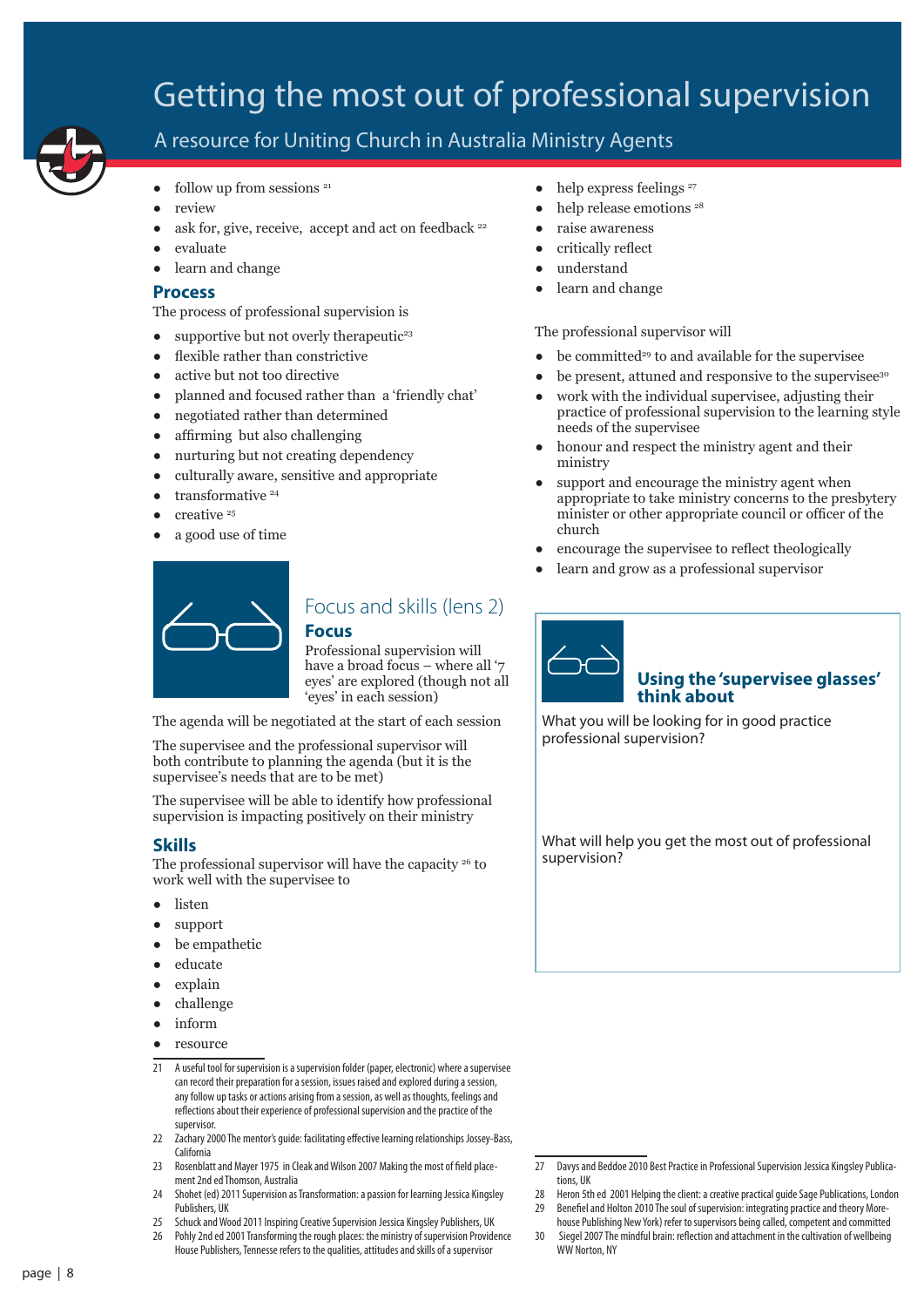

A resource for Uniting Church in Australia Ministry Agents

# Part 5: Planning to meet

At some stage you will meet with a new potential professional supervisor. This might happen because you are looking to start a first professional supervision arrangement, or because you are looking to change professional supervisors.

Here are some issues to consider prior to that first meeting

What has prompted me to contact the supervisor?

What I am looking for in a supervisor (and not looking for)?

Are there any concerns that I need to clarify/discuss about supervision<sup>31</sup>?

What will I say to explain how I learn best?

What is helpful to share about my current placement context?

What do I want to focus on at the moment?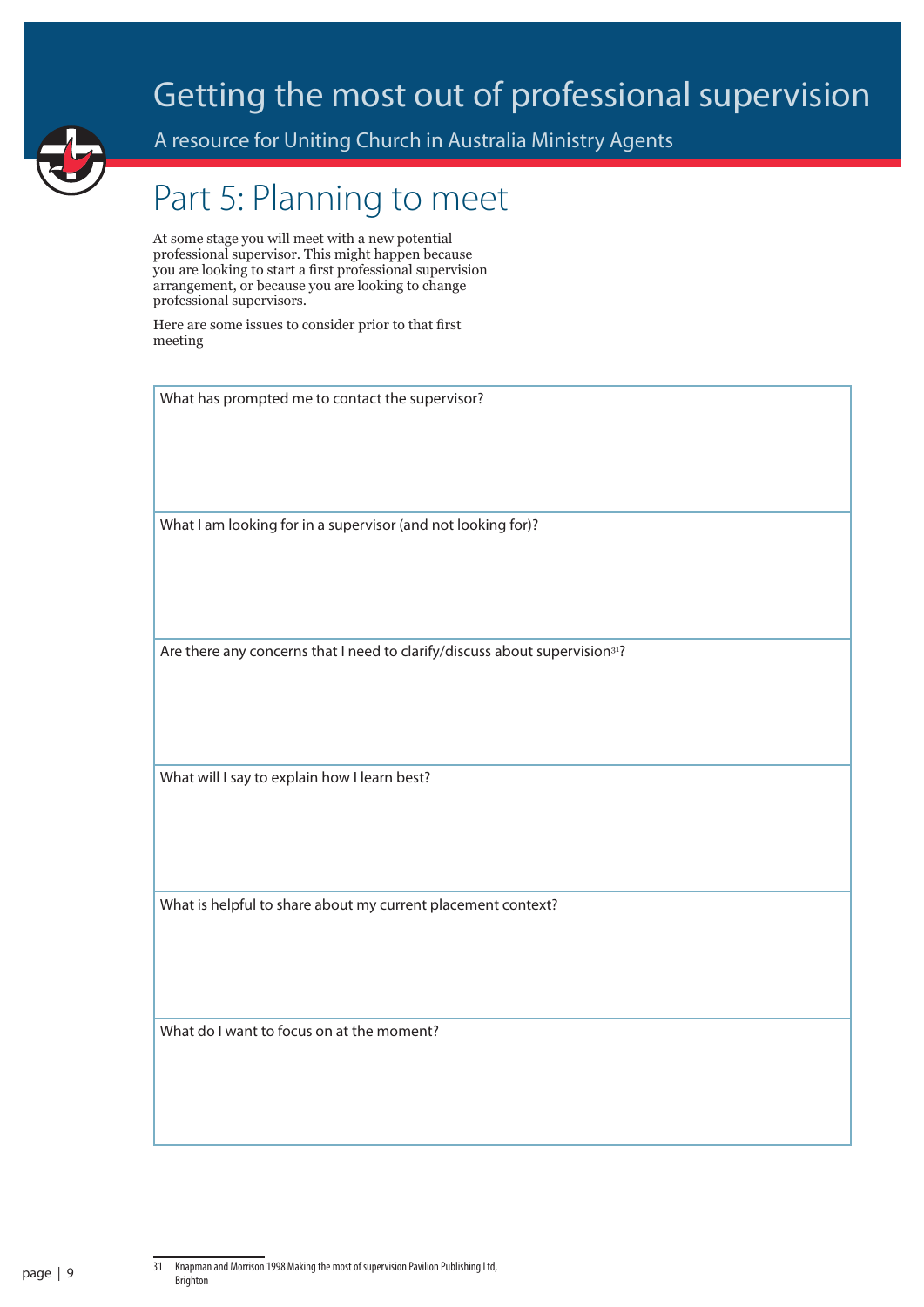

A resource for Uniting Church in Australia Ministry Agents

### Part 6: First meeting

Here is a list of some possible issues to explore at the first meeting with a potential professional supervisor. It is important to discuss them when you and the supervisor are deciding whether to commence working together. This is part of negotiating a supervision arrangement.

It is usual for a professional supervision covenant/ contract/agreement to be written that includes reference to many of these topics.

- $\Box$  What is the supervisor's understanding of the purpose of professional supervision in the context of ministry?
- $\Box$  Overview of the supervisor's practice of professional supervision (including whether they have participated in supervision training)
- $\Box$  Supervisor's understanding and knowledge of the UCA including structure, Basis of Union, Code of Ethics, Regulations
- $\Box$  The place of theological reflection in professional supervision
- $\Box$  What is the supervisor's understanding of the supervision relationship and the characteristics of an effective supervision relationship?
- $\Box$  Role, tasks and expectations of the supervisor and supervisee
- $\square$  Connection between professional supervision, supervisor and presbytery
- $\square$  Confidentiality and limitations of confidentiality (including when and how the supervisor might connect with presbytery – eg supervision coordinator, Presbytery Minister)
- $\Box$  What to do if there are situations of conflict that you are unable to resolve (such as faith, family, congregation, council, agency, colleague)
- $\Box$  What happens if there is a breach of the Code of Ethics?
- $\Box$  Availability, frequency, length of session (including how to cancel a session, what happens if I do not arrive at the session, contact between sessions), payment/fees
- $\Box$  Where will a session take place what about telephone? Skype?
- $\Box$  Preparing and planning for a session
- $\Box$  Who sets the agenda?
- $\Box$  What topics might be explored in supervision?
- $\Box$  Multiple roles in the church and their potential impact on professional supervision (including dealing with conflict of interest)
- $\Box$  What about privacy of personal information/records
- $\Box$  How and when will feedback and evaluation occur?
- $\Box$  How does the supervisor learn and grow as a supervisor?
- $\Box$  Under what circumstances might a professional supervision arrangement end, and how would it be ended?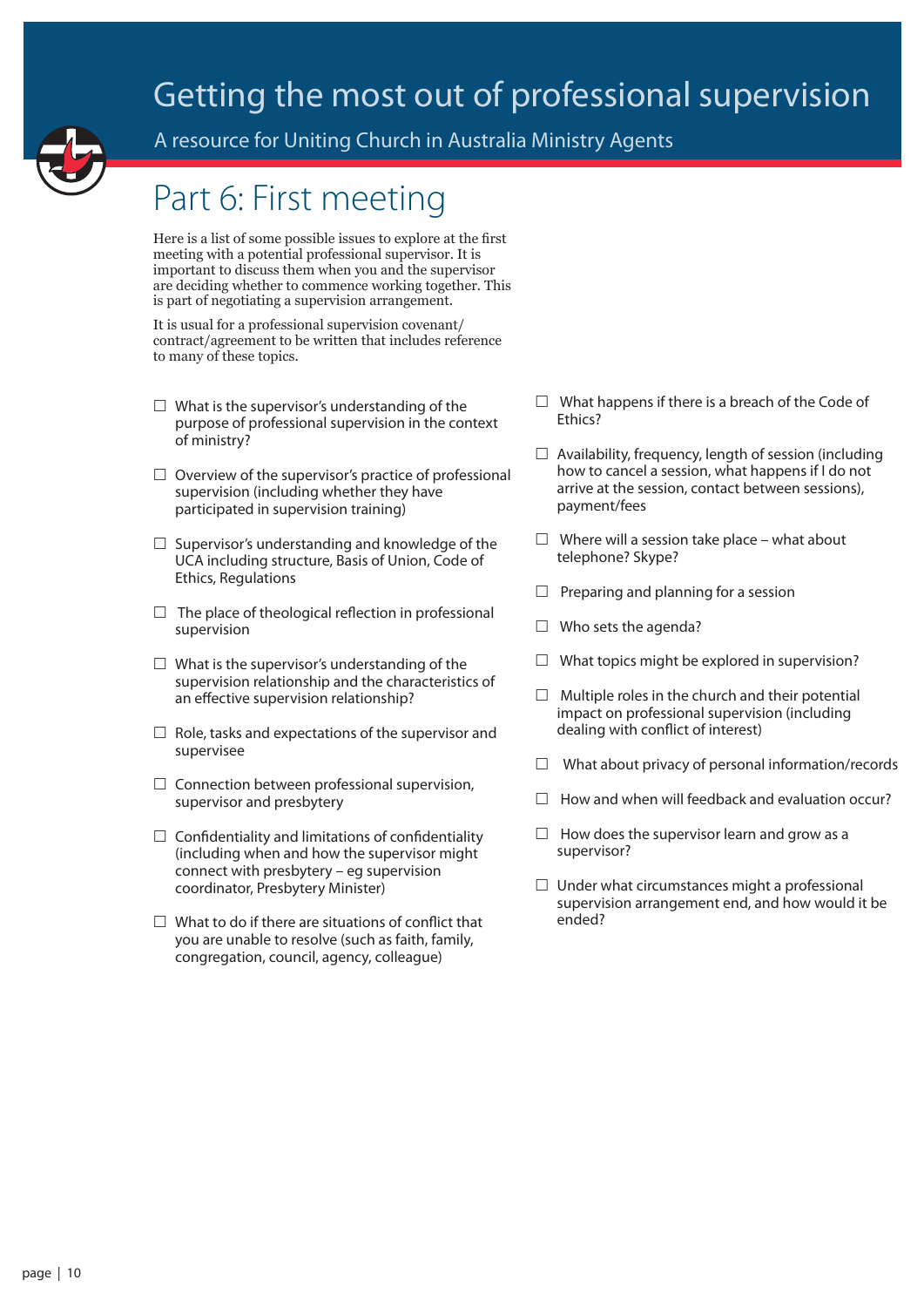

A resource for Uniting Church in Australia Ministry Agents

### Part 7: Reflecting on your experience of professional supervision

Getting the most out of professional supervision includes a supervisee actively and regularly reviewing and reflecting on their experience of professional supervision and the supervisor.

Reflection on supervision needs to consider

- The purpose of professional supervision (to enhance the quality of your ministry and assist you to maintain the boundaries of pastoral relationships)
- The relationship between you and the supervisor
- The focus of sessions
- The process of supervision
- The skill of the supervisor and their capacity to work with you
- Whether you are getting the most out of professional supervision
- What needs to change to make professional supervision a better learning experience for you



Using the 'supervisee glasses' think about how you are going to reflect on the effectiveness and appropriateness of the professional supervision you are receiving.

# A final word

Getting the most out of professional supervision happens when you

- Understand the purpose of professional supervision
- Are willing and open to receive professional supervision
- Develop a relationship with the supervisor that is characterised by trust, integrity, honesty and openness
- Expect competency and skill from your supervisor
- Use supervision time well  $pray$ , prepare, plan and participate
- Review and reflect on your experience of the effectiveness of the professional supervision and the practice of the supervisor to ensure your ministry grows and develops

# Remember:

As you get more experienced in receiving professional supervision you will grow in your understanding of how to get the most out of it <sup>32</sup>.

<sup>32</sup> Supervision literature identifies that across time people develop as supervisees (they develop as supervisors as well!) Leach and Paterson 2010 Pastoral Supervision SCM Press, UK; Davys and Beddoe 2010 Best Practice in Professional Supervision Jessica Kingsley Publications, UK; Carroll and Gilbert 2011 On Being a Supervisee: creating learning partnerships Psychoz Oz Publications Australia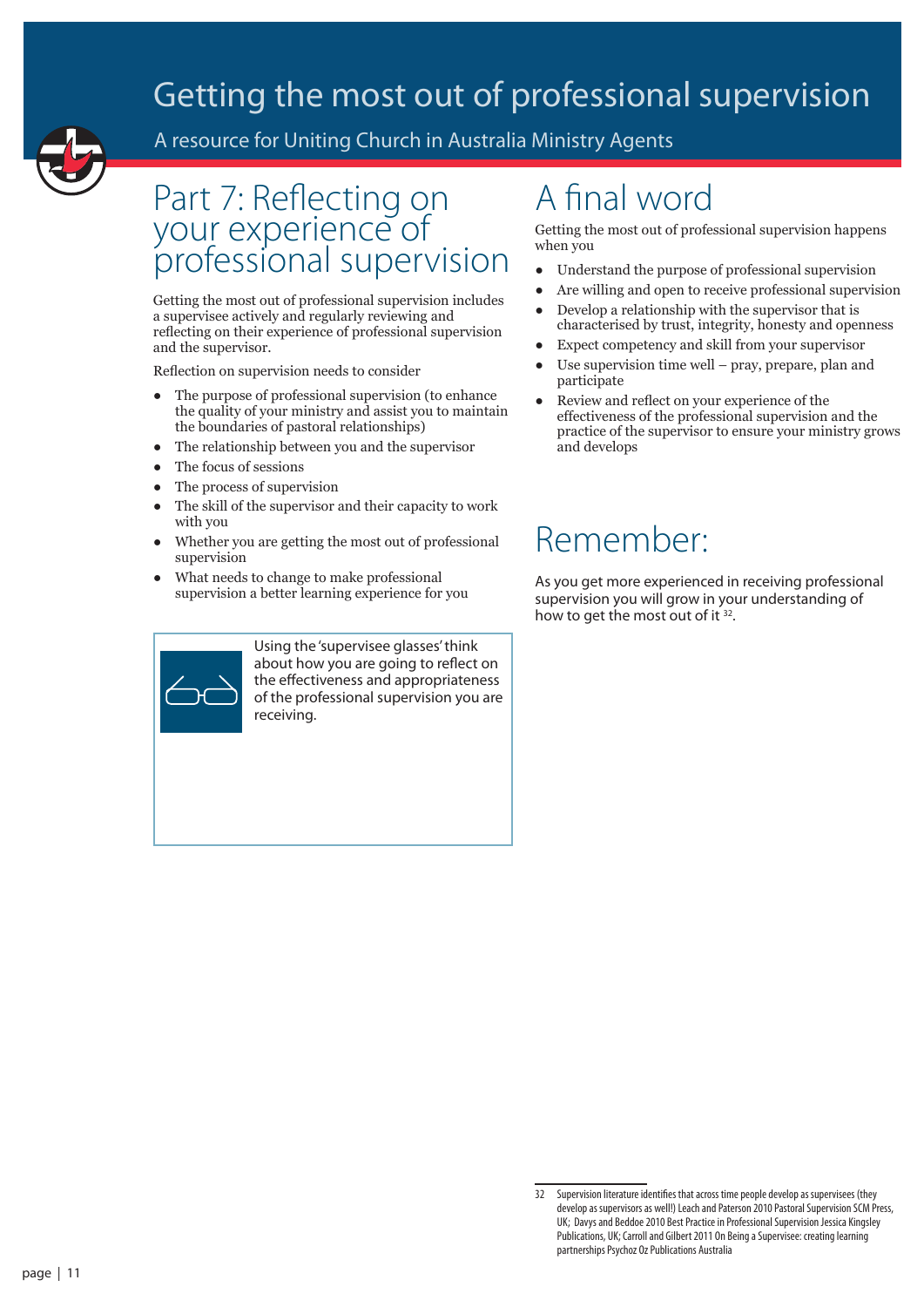

# APPENDIX 1:

### Some definitions

| <b>Specialist areas of</b><br>supervision practice    | <b>Line of accountability</b>                                                                                                                                                                                                                                                                                              | <b>Functions*</b>                                | <b>Nature of the</b><br>supervision relationship |
|-------------------------------------------------------|----------------------------------------------------------------------------------------------------------------------------------------------------------------------------------------------------------------------------------------------------------------------------------------------------------------------------|--------------------------------------------------|--------------------------------------------------|
| Managerial supervision                                | Internal to an<br>organization where a<br>line manager has the<br>responsibility of ensuring<br>the requirements of the<br>organization are fulfilled                                                                                                                                                                      | Administration<br>Support<br>Education           | Management relationship                          |
| <b>Educative supervision</b><br>(student supervision) | The educative supervisor<br>has responsibility for<br>ensuring the student has<br>opportunities for practice<br>experience and learning.<br>The educative supervisor<br>and the student are<br>linked back to the<br>training institution where<br>the student has study<br>requirements                                   | Support<br>Education                             | Student - teacher<br>relationship                |
| Professional supervision                              | The professional<br>supervisor is external to<br>the organization with no<br>managerial responsibility<br>or authority. The<br>supervisor is accountable<br>to the supervisee with<br>whom they have a<br>professional supervision<br>relationship. The<br>supervisee is accountable<br>to their employing<br>organization | Support<br>Professional development<br>Education | Collaborative relationship                       |

\*Note: Supervision literature also uses the language of "formative, normative and restorative" to describe the various functions of supervision.

| Professional<br>supervision*                                                                                                                              | Mentoring*                                                                                      | <b>Spiritual direction*</b>                                                         | Coaching                                                          |
|-----------------------------------------------------------------------------------------------------------------------------------------------------------|-------------------------------------------------------------------------------------------------|-------------------------------------------------------------------------------------|-------------------------------------------------------------------|
| Purpose: assist the<br>minister to maintain the<br>boundaries of pastoral<br>relationships and quality<br>of ministry through<br>reflection and education | Purpose: share wisdom<br>and experience, enable<br>reflection and provide<br>space for learning | Purpose: walk with people<br>as they seek to develop<br>their relationship with God | Purpose: enable the<br>identification and<br>achievement of goals |

\*Note: the definitions used in the table above are extracts from the definitions given in the UCA Support document for the Interim Code of Ethics 1997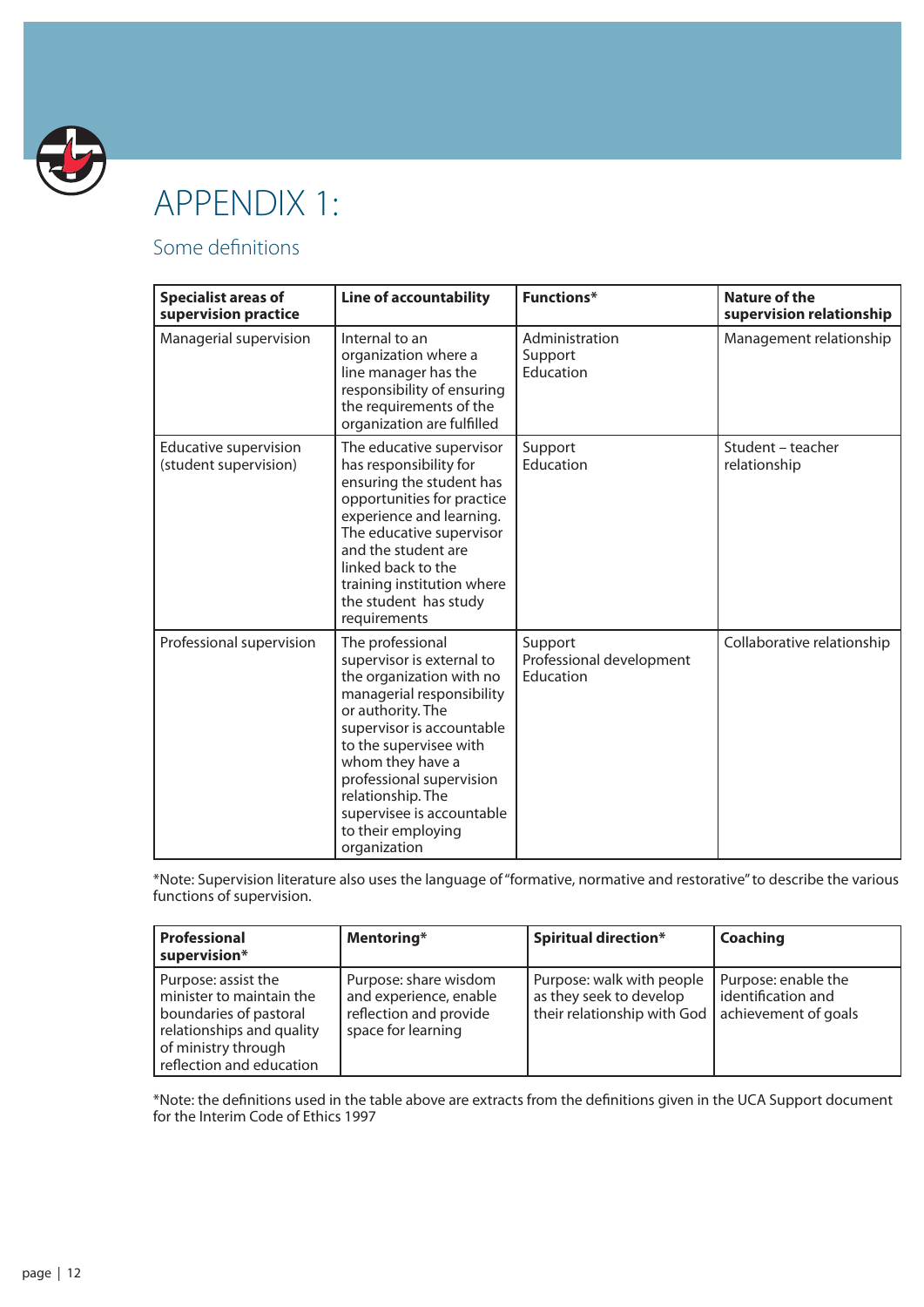

# APPENDIX 2:

Sections of the Code of Ethics that refer to Ministers and professional supervision

#### **Introduction 1.9**

It is recognised that rural and isolated communities present particular difficulties in term of professional/ personal relationship; availability of supervision and access to support. This intensifies the responsibilities of presbyteries for care of such persons, and in assisting Ministers to fulfil the Code of Ethics.

### **3.4 Competence (d)**

Where Ministers are forced by circumstances to provide care beyond their normal level of competence they shall:

(i) discuss this with their supervisor;

### **3.5 Professionalism (c)**

Ministers have a responsibility to provide unbiased pastoral care to those with whom they disagree, and to consult their supervisor in relation to the situation.

### **3.8 Self care**

Ministers shall take responsibility to:(b) participate in supervision;

#### **3.9 Supervision**

(a) Ministers have a responsibility to recognise that they are also vulnerable, requiring them to maintain their professionalism in difficult circumstances.

(b) Ministers shall keep appropriate pastoral records (e.g. details of appointments and referrals and a journal of critical incidents).

(c) Professional supervision means the relationship Ministers have with another professional whereby the Minister is assisted to maintain the boundaries of the pastoral relationship and the quality of ministry (as per the definition at the commencement of the Regulations) including competencies, time management, priorities and any difficulties arising in ministry.

(d) Ministers have a responsibility to ensure that they receive regular professional supervision. Such supervision is intended to assist Ministers to maintain the boundaries of the pastoral relationships and quality of ministry.

(e) Ministers shall discuss with their supervisor any ongoing situations of conflict in which they are involved in the course of their work.

(f) Where applicable, Ministers shall maintain membership requirements of any relevant professional association (e.g. psychologists or counsellors.)

#### **4.4 Particular relationships**

In some circumstances it will be appropriate for a Minister to cease a pastoral relationship in order to enter a particular relationship. In the event that a Minister and a person with whom they have been in a pastoral relationship identify a potential particular relationship, the Minister shall:

(b) seek advice on the appropriateness of such a particular relationship, preferably through supervision.